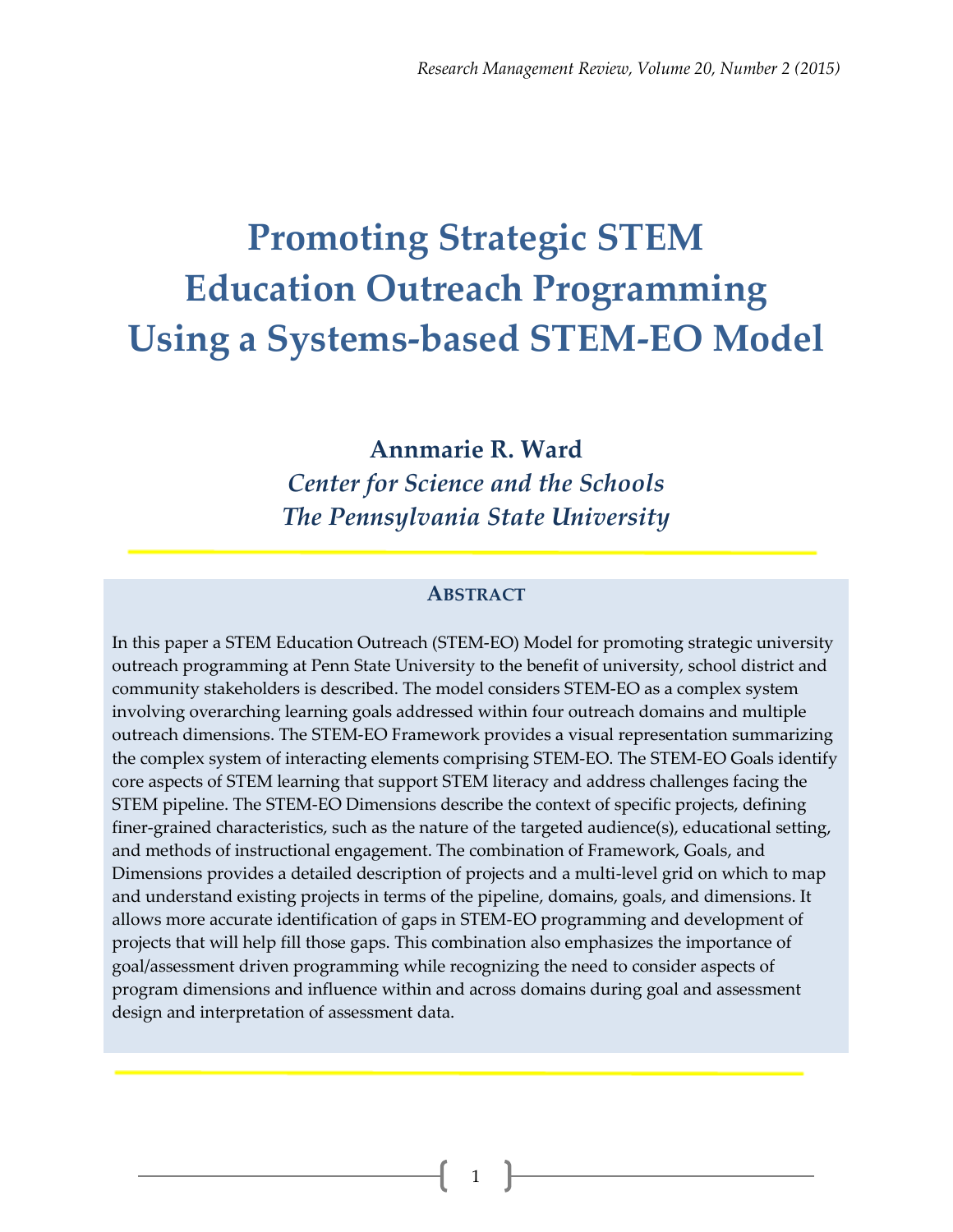#### **BACKGROUND/RATIONALE**

**I**n an era of waning interest in and performance of U.S. students in science, technology, engineering and math (STEM), a number of challenges plague STEM area professionals and educators. These challenges arise from leaks and gaps in the STEM career pipeline for U.S. students due to a variety of factors, such as underrepresentation of women and minorities interested in STEM careers, lack of interest and preparedness of U.S. students entering STEM higher education programs, and declining retention of U.S. students in STEM programs (Darling-Hammond, 2011; Lowell et al., 2009; National Academy of Science & National Research Council, 2009; National Center for Education Statistics, 2012a,b). One mechanism through which higher education institutions may become more involved is STEM Education Outreach (STEM-EO) projects. These activities utilize universities' resources such as personnel, facilities, and funds to impact STEM learning outside of the institution's own particular education domain. They draw on the expertise of university STEM faculty, undergraduate and graduate students, and education outreach professionals to engage a variety of audiences in STEM-related outreach activities. Some are supported internally by the institution. Some receive support through federal, state, or private

grants that specifically target STEM education. Others arise from "broader impacts" components of federally funded research grants that support scientists' and engineers' research, individually or as collaborators in interdisciplinary research centers. Taken together, these represent a large pool of funding.

**STEM-EO [Education Outreach] projects . . . draw on the expertise of university STEM faculty, undergraduate and graduate students, and education outreach professionals to engage a variety of audiences in STEM-related outreach activities.**

This combination of STEM expertise, facilities, and resources theoretically endows university-based STEM-EO with great promise for impacting STEM education and awareness. However, the degree to which that potential can be realized is influenced by a number of factors. For example, STEM-EO efforts are often designed within departmental silos, with little inter-project communication or collaboration. Researchers from science and engineering fields often have no training in education pedagogy or awareness of best practices associated with various educational contexts. Many view the STEM-EO component of research proposals as an afterthought, unaware of its importance and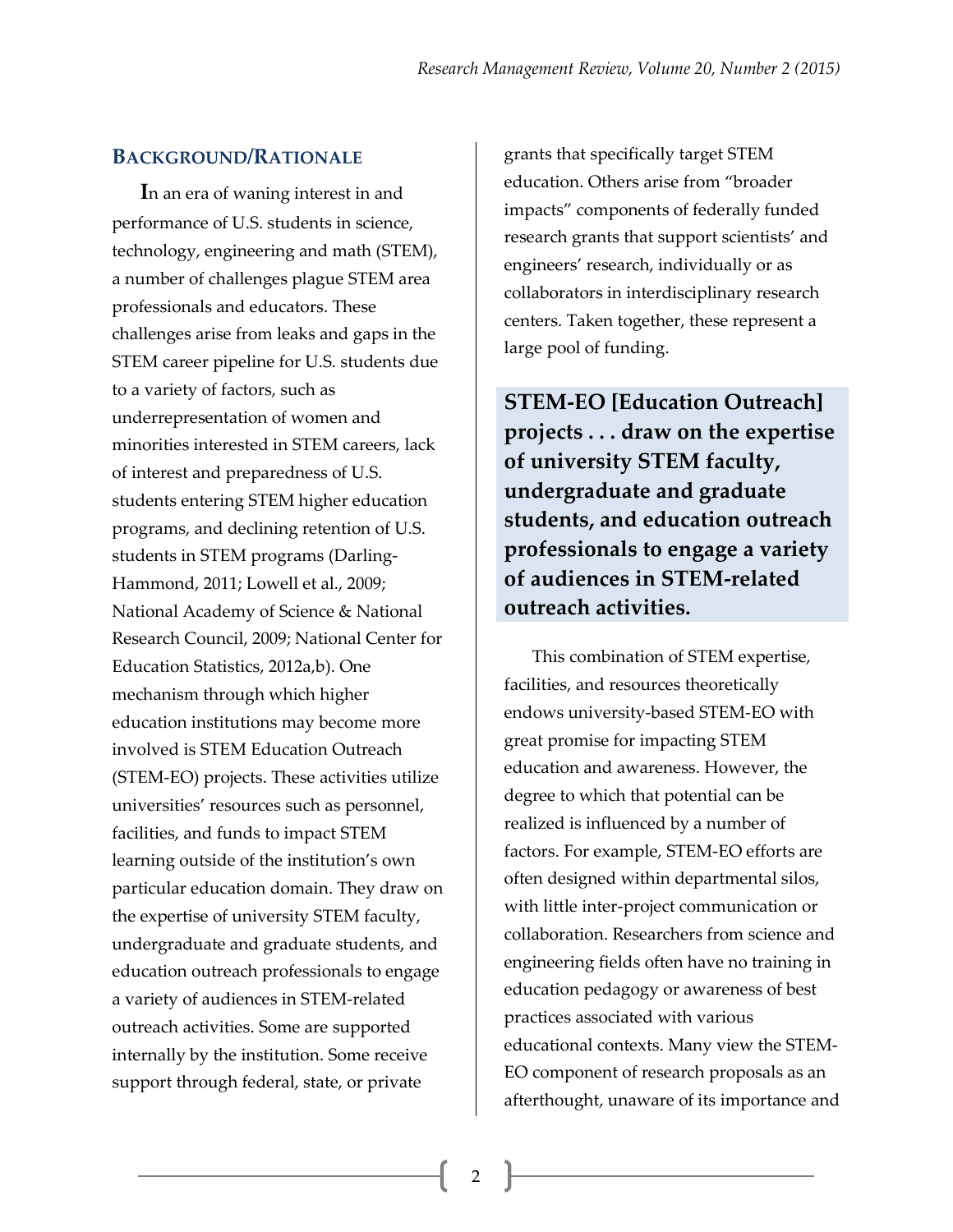potential for enhancing STEM in the long run. Many efforts focus on only a subset of STEM learning goals, overlooking others that are also important. Project evaluation criteria and instruments are often developed independently, precluding learning from cross-project comparisons. It is paradoxical that while great efforts are made by universities, STEM colleges, and departments to plan strategically for future growth, such as where to focus resources for constructing new facilities and hiring new faculty, little if anything is done to guide development of STEM education outreach programs that use large funding resources and have the potential to address key pipeline issues impacting the U.S.'s international STEM status.

At the Center for Science and the Schools (CSATS) at Penn State, we have been wrestling with issues related to optimizing university-based STEM-EO efforts. CSATS is a university-wide center founded in 2004, whose mission is to facilitate mutually beneficial and sustainable relationships among Penn State STEM researchers and K–12 school districts to enhance STEM education locally, statewide, and nationally. It is housed in the College of Education and works closely with Penn State education outreach professionals and researchers from the various Penn State STEM colleges to support and inform their efforts and build collaborations. CSATS also works closely

with Penn State administrators, STEM researchers, and K–12 school districts to develop "broader impacts" projects that contribute to the competitiveness of proposals while addressing K–12 STEM education needs.

Like many large Research I universities, Penn State has a rich tradition of STEM-EO, involving various outreach entities engaged in multiple projects from six different STEM colleges and numerous interdisciplinary centers. These projects differ in the audience(s) they target, subject matter and objectives they address, and types of engagement and instructional strategies they employ. These efforts exist within a large university STEM academic research structure housed in separate colleges and departments, and depend largely on individual project-by-project funding.

**. . . we recognized that . . . to promote strategic STEM-EO programming involving more cohesive, balanced programs that optimize resources, universities might benefit from a more systematic approach to STEM-EO design and evaluation.**

Based on our experience working with various stakeholders, we recognized that in order to promote strategic STEM-EO programming involving more cohesive, balanced programs that optimize resources,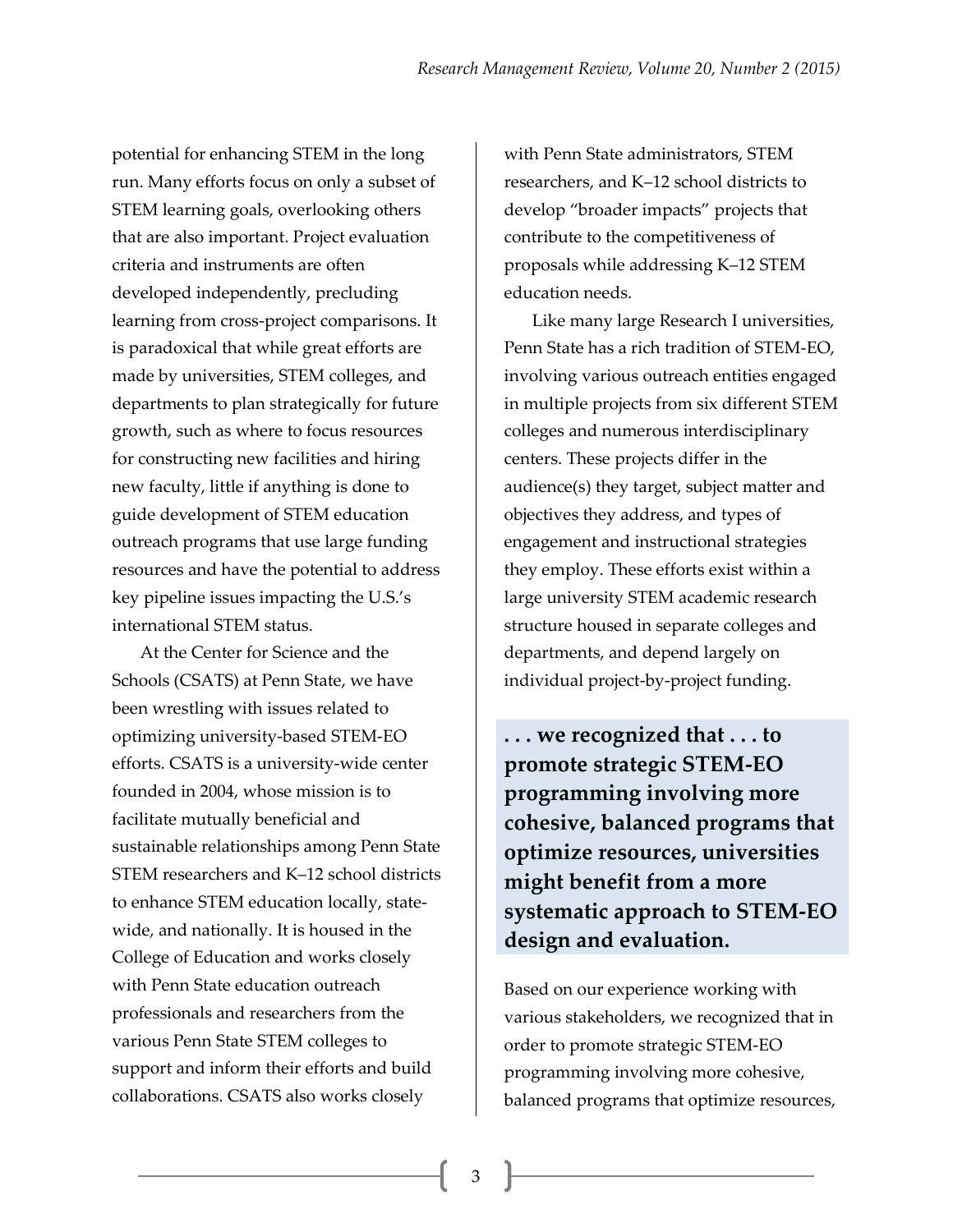universities might benefit from a more systematic approach to STEM-EO design and evaluation. Such an approach requires a mechanism for educating stakeholders about the complexity of STEM-EO and how STEM-EO programming influences the pipeline. To that end, CSATS has consulted with many of its stakeholders to develop a STEM-EO Model (Figure 1) to reflect the systems nature of STEM-EO and the interconnections among stakeholders, while underscoring the importance of goals, assessments, and understanding of the outreach context as drivers of project design.

### **STEM-EO Framework:** *Visualizing the Systems Nature of STEM-EO*

The STEM-EO Framework provides a visual representation summarizing the complex system of interacting elements comprising STEM-EO. At the core of the Framework is the STEM pipeline, indicated w**i**th blue arrows. This pipeline has four main branches: a progression from preschool to academic higher education, technical higher education, non-STEM higher education, or K–12 STEM teaching. Superimposed onto that pipeline are four major STEM-EO Domains: K–12 Student Domain, K1–2 Teacher Domain, Academic, Technical and non-STEM Higher Education Domain, and the General Community Domain. Although each Domain has an inherently different focus and scope of expertise, resources, and facilities, each has

the potential for directly or indirectly influencing other domains and components of the STEM pipeline. Influences among Domains are indicated by gray arrows.

**The STEM-EO Framework provides a visual representation summarizing the complex system of interacting elements comprising STEM-EO.**

As its name suggests, the Framework serves as an organizing tool for the EO-Model, identifying key components that comprise it and how they are interrelated. The Framework can be used to map existing projects by domains to visualize possible interconnections and relationships to the pipeline. It also provides a systems perspective of STEM-EO and illuminates how activities targeting various domains and individuals comprising domains potentially influence players within other domains to support STEM literacy and the pipeline. This perspective can help STEM-EO developers identify gaps in programming across the pipeline and within domains that influence the pipeline.

**The Framework can be used to map existing projects by domains to visualize possible interconnections and relationship to the pipeline.**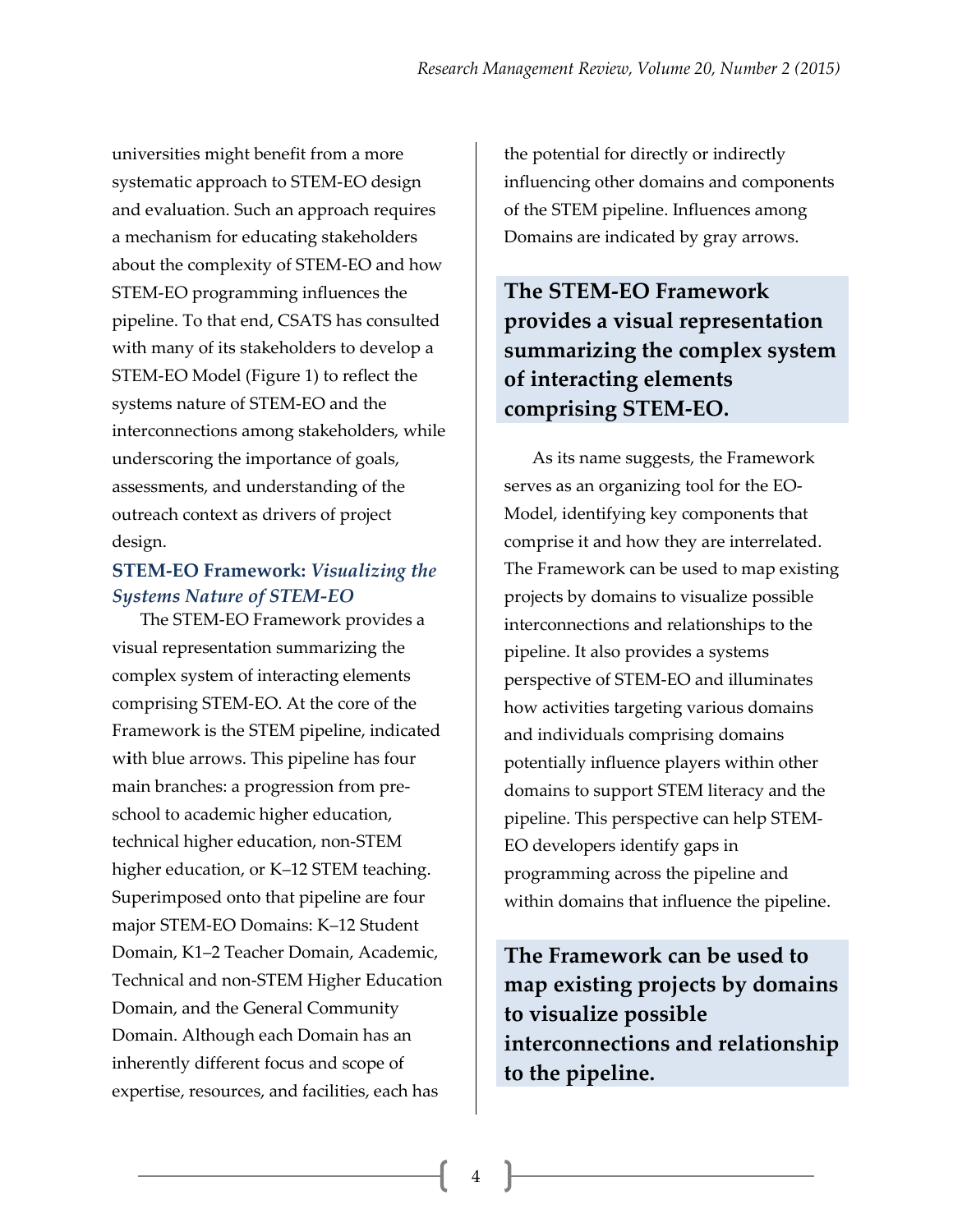

#### **Figure 1. STEM Education Outreach Model**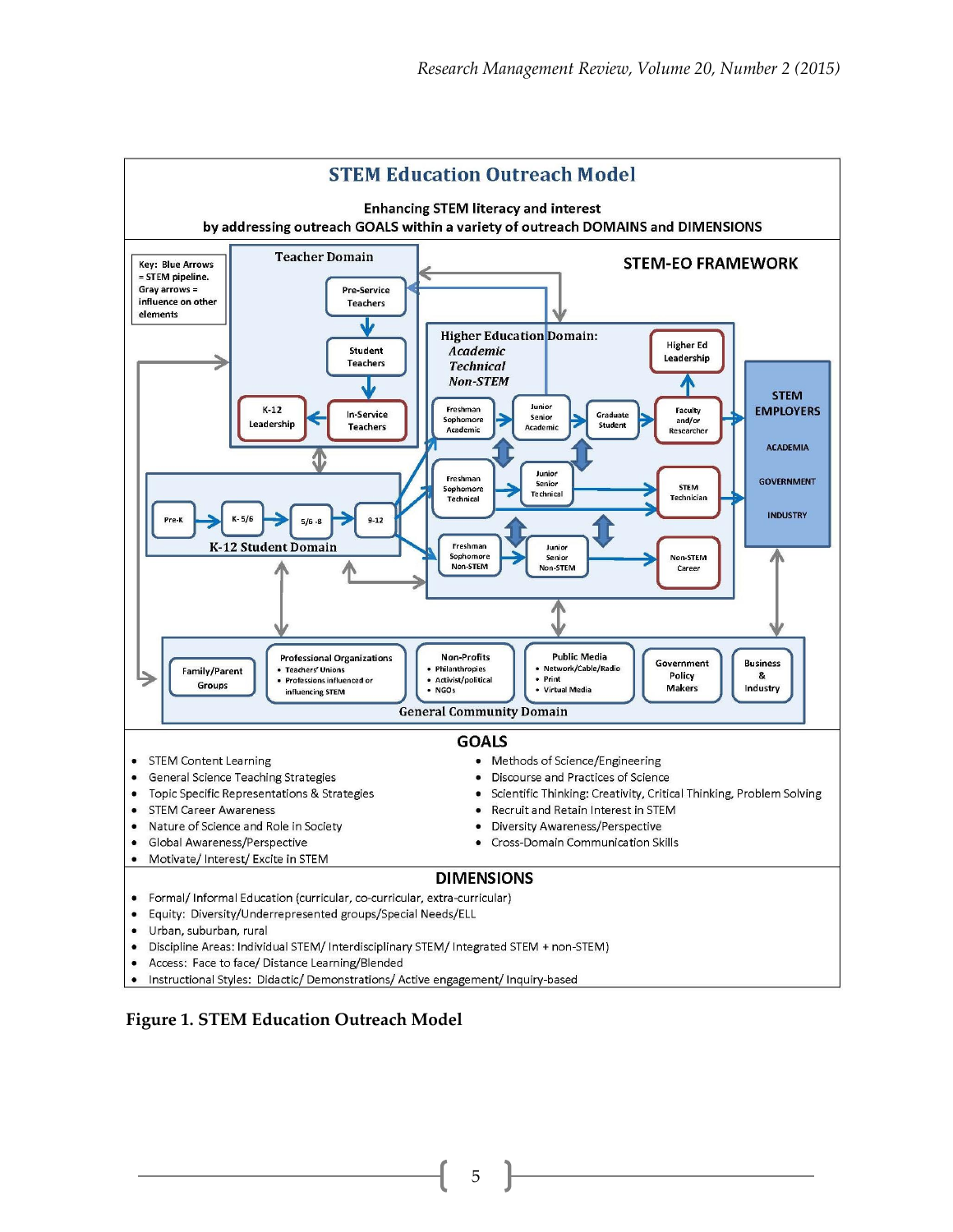## **STEM-EO Learning Goals:** *Addressing Key Aspects of STEM Literacy and Pipeline Improvement*

The STEM-EO Goals identify core aspects of STEM learning that support STEM literacy and address challenges facing the STEM pipeline. These general EO Goals were derived from work sessions involving Penn State STEM faculty, outreach providers, science education faculty, and school district administrators and teachers. They were framed to be applicable across multiple domains and dimensions.

## **The STEM-EO Goals identify core aspects of STEM learning that support STEM literacy and address challenges facing the STEM pipeline.**

The Goals provide focus for outreach projects and link directly to expected project outcomes. They are important guides for designing and implementing specific project activities. They promote the examination of projects in terms of the likelihood that proposed activities will lead to the achievement of the goals. They help identify evaluation criteria and instruments that can be applied across projects, allowing greater depth of understanding of their effectiveness. Characterizing projects in terms of goals also provides another layer of insight into how various projects intersect.

Understanding this type of overlap and using it in longitudinal planning can provide a mechanism for sustainability. As funding for one project draws to an end, a project developed as a broader impacts component of another grant can take over the same core goal(s).

#### **STEM-EO Dimensions:** *Considering the STEM-EO Audience and Learning Context*

The STEM-EO Dimensions describe the context of specific projects, defining finergrained characteristics such as the nature of the targeted audience(s), educational setting, subject matter areas addressed, and methods of instructional engagement. These dimensions were identified based on audiences often targeted by granting agencies, as well as the variety of settings and subject matter, and instructional methods included in Penn State STEM-EO projects.

**The STEM-EO Dimensions describe the context of specific projects, defining finer-grained characteristics, such as the nature of the targeted audience(s), the educational setting, the subject matter areas addressed, and methods of instructional engagement.**

The Dimensions promote awareness of differences and similarities in approach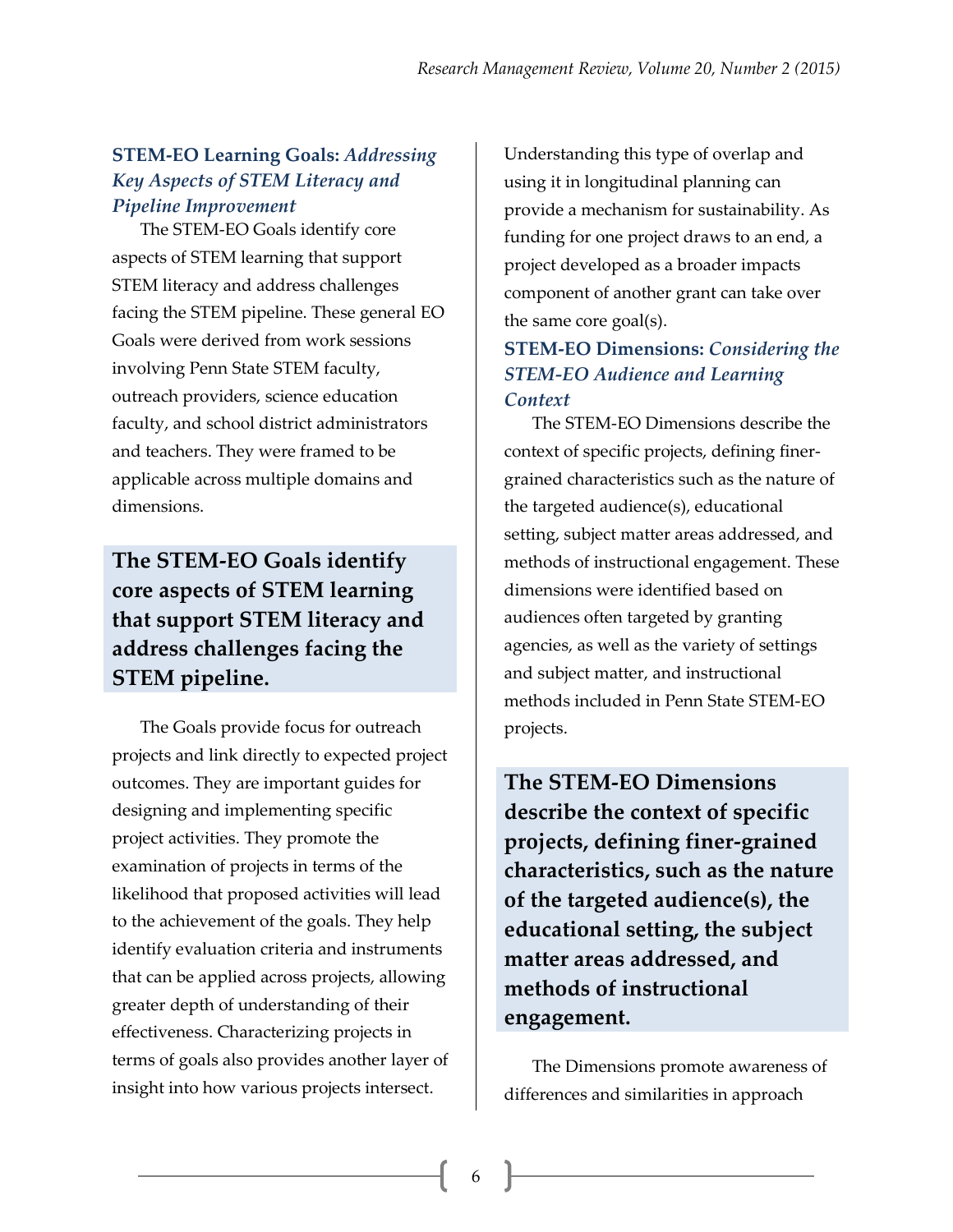needed when working within different contexts. An understanding of how the various STEM-EO dimensions interact will promote development of activities based on knowledge of the learners and the educational setting, rather than "feel good" activities that relate to a particular topic but are only marginally useful for attaining the selected learning goal with the targeted audience. Also, an understanding of how the various STEM-EO projects intersect in terms of these dimensions will inform collaborations among outreach developers as they seek advice from those who have expertise working within other dimensions. **The Integrated STEM-EO Model**

Although each element has its own value, the full potential of the model depends on integration of the three elements as a cohesive whole. The combination of Framework, Goals, and Dimensions provides a detailed description of projects and a multi-level grid on which to map and understand existing projects in terms of the pipeline, domains, goals, and dimensions. It helps us more accurately identify gaps in STEM-EO programming and plan projects that will help fill those gaps. It also helps us understand how existing projects overlap in terms of goals and dimensions within and across domains, leading to broader impacts projects that link higher education, pre-college, and community activities into cohesive, interrelated programs. It also fosters

collaborations and possibilities for the longitudinal sustainability of projects by drawing on components that have proven to be successful, refashioning them for use in new projects.

## **MODEL IMPLEMENTATION AT PENN STATE**

**P**reliminary introduction of the model has been met enthusiastically by Penn State administrators, STEM researchers, STEM-EO professionals, and local school districts. We are now in the process of implementing the first iteration of the model at Penn State. Outreach professionals are "mapping" their STEM-EO projects and their goals onto the Framework to understand how they relate to the overall STEM-EO system and how they potentially impact the various domains. They are also examining their projects in terms of learning goals and dimensions to thoughtfully consider how activities could be modified and how including expertise from other STEM-EO groups might better address stated goals. Once the various outreach groups have "mapped" and characterized their projects, we will look across projects to find overlaps and gaps in goals, domains, and dimensions. In the long term, we hope to quantitatively monitor the "balance" within the model of dollar investments in projects of different kinds university-wide.

In addition, we are also using the model in our discussions with STEM researchers while developing broader impacts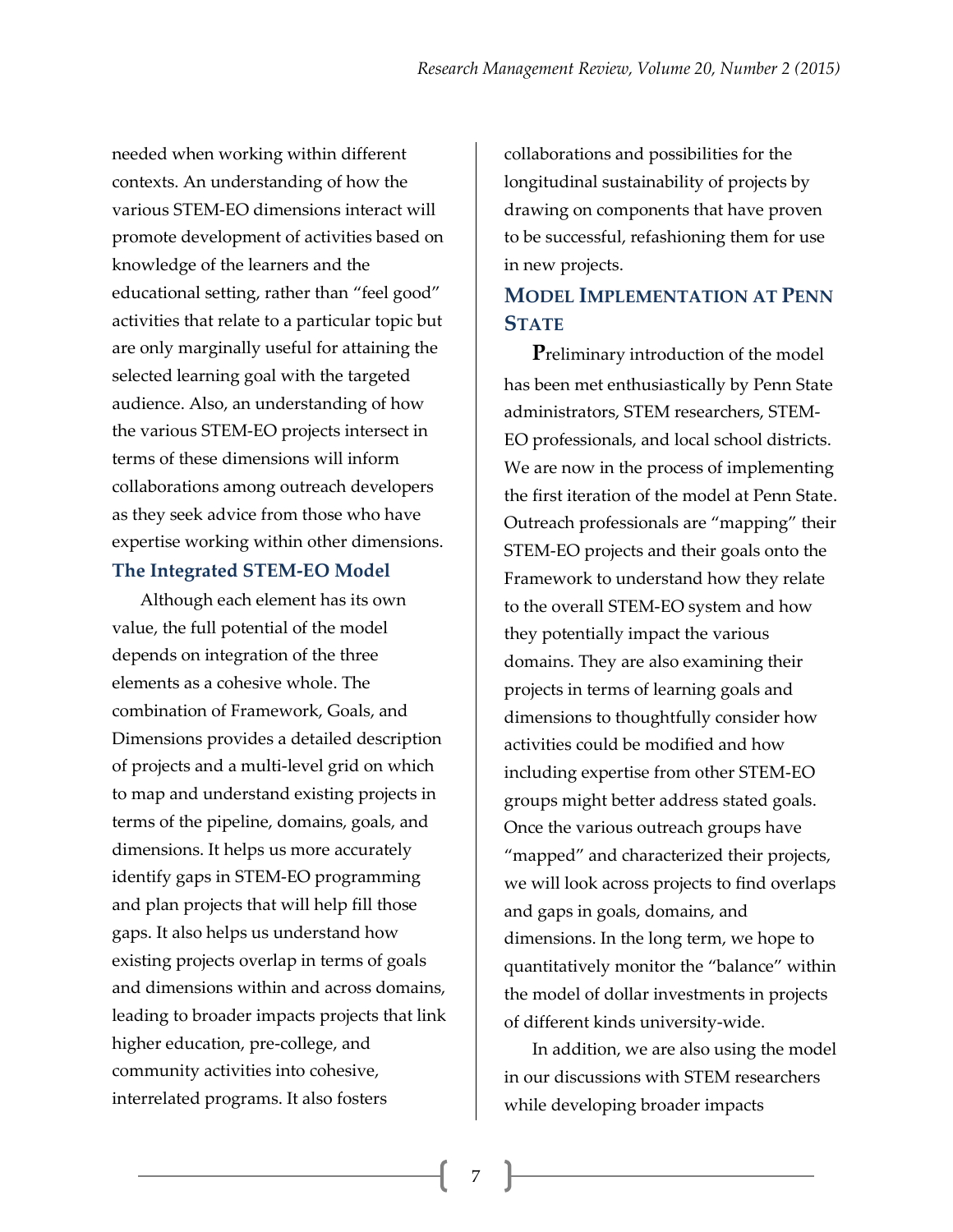components of their research proposals, helping researchers better understand ways their STEM-EO projects can impact the STEM pipeline and value of cohesive, multidomain, or multi-dimensional STEM-EO projects that contribute to STEM education and their own research agendas and careers. In addition, we are using it to stimulate discussion among researchers and STEM-EO professionals about best practices for delivering STEM-EO to address their chosen learning goals within the particular outreach dimensions. In order to provide wider access to the model, we are developing an education plan for introducing the various STEM-EO stakeholders to the theory, processes, and potential impacts associated with the model, and supporting their use of the model within their various contexts.

**Outreach professionals are "mapping" their STEM-EO projects and their goals onto the Framework to understand how they relate to the overall STEM-EO system and potentially impact the various domains. They are also examining their projects in terms of learning goals and dimensions to thoughtfully consider how activities could be modified and how including expertise from other STEM-EO groups might better address stated goals.**

All of these efforts form the basis for a collaborative research agenda investigating impacts and challenges of a STEM-EO Model-mediated approach to programming for various stakeholders. Our initial research will examine effects on stakeholders' perceptions of STEM-EO programming and their approach to STEM-EO project design and strategic planning. We consider the model to be dynamic in nature and expect it to evolve and expand as it is used and as various aspects are examined through research. For instance, some key issues may entail its use in identifying and developing common evaluation criteria, identifying which key areas of research and gaps in goals and domains are important to pursue, and designing more cohesive STEM-EO programs that integrate domains, goals, and dimensions. We are also interested to learn what aspects of the model are applicable in different contexts, and welcome discussion of how it might be adapted for different institutions. We also hope to examine its potential for developing descriptive and predictive statistical models of how different components contribute to the retention of students in the pipeline.

#### **IMPLICATIONS**

**T**here has never been greater need for universities to support STEM education through their STEM-EO efforts and for those efforts to be designed strategically,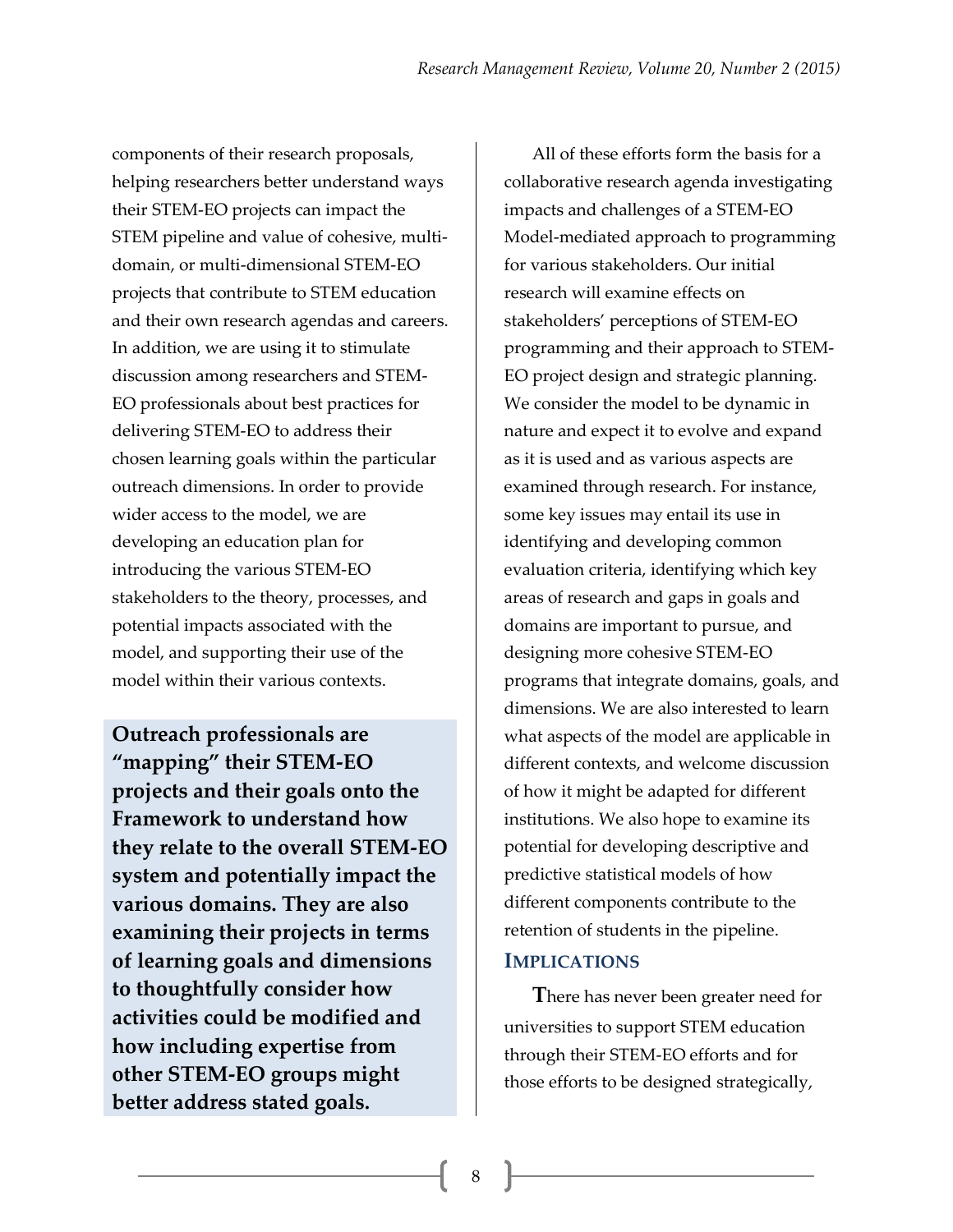capitalizing on the complexities of STEM-EO and potential synergies inherent within that complexity. The STEM-EO Model presented here, along with dissemination plans and research, will help us move toward that goal. The combination of Domains, Goals, and Dimensions superimposed upon the STEM pipeline allows appreciation of the complex and interdependent nature of STEM-EO, and the important roles and responsibilities each stakeholder has in promoting effective STEM-EO efforts. This combination also emphasizes the importance of goal/assessment-driven programming, while recognizing the need to consider aspects of program dimensions and influence within and across domains during goal and assessment design and interpretation of assessment data. In addition the combination of more concrete aspects, such as the STEM-EO Domains and the STEM pipeline, with pedagogically oriented aspects, such as learning goals and learning contexts, provides valuable links

for educating the range of stakeholders about the complex systems nature of STEM-EO. Also, the systems nature of the model promotes investigation of interrelationships

**The combination of Domains, Goals, and Dimensions superimposed upon the STEM pipeline allows appreciation of the complex and interdependent nature of STEM-EO, and the important roles and responsibilities each stakeholder has in promoting effective STEM-EO efforts.**

among components, leading to the development of predictive models for informing strategic planning. This dynamic model can guide the growth and evolution of STEM-EO programming to the benefit of all stakeholders.

#### **ACKNOWLEDGMENTS**

The author thanks the Penn State Center for Science and the Schools staff—L. Bug, J. Howe, M. Johnson, and R. Osborn; Penn State outreach and engagement professionals—C. Anderson, C. Bartely, B. Bengtson, J. Bortiatynski, L. Brown, E. Bryzicki, K. Dreyer, R. Ehrmann, H. Nelson, C. Palma, S. Palma, L. van der Sluys, J. Snider, and M. Zeman; Penn State education faculty—L. Boggess, S. McDonald, and D. Smith; and PA STEM Alliance school district administrators and teachers—M. Sackash, K. Gee, and S. Morgan. Special thanks to G. Kelly, Associate Dean for Research, Outreach and Technology; W. Carlsen, science education faculty and former director of CSATS; and K. Dressler and L. Mulfinger, Strategic Proposal Development, Penn State Strategic Interdisciplinary Research Office.